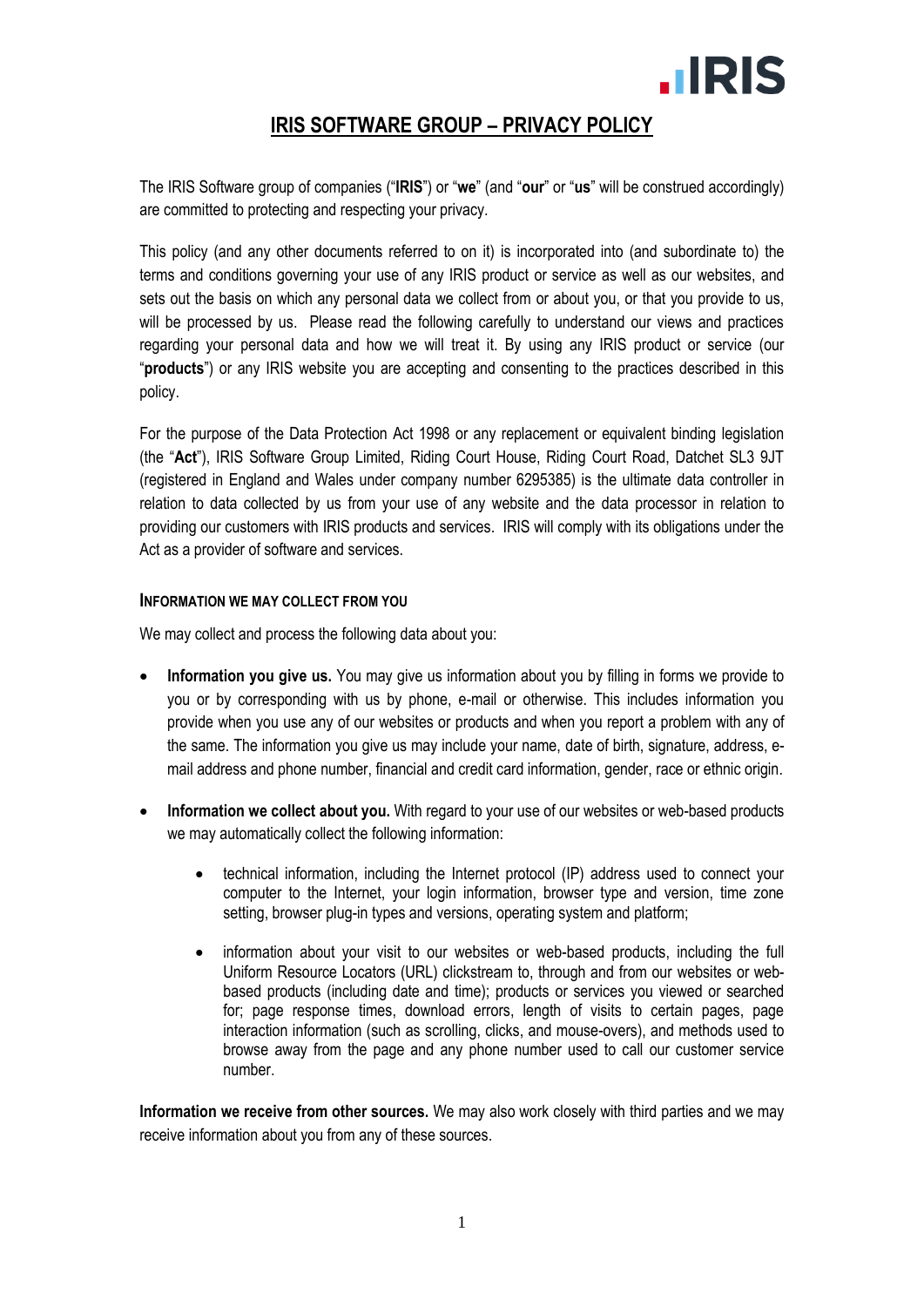

## **COOKIES**

Our websites and web-based products may use cookies to distinguish you from other users. This helps us to provide you with a good experience when you browse our websites or use our web-based products and also allows us to improve them. By continuing to browse our websites or using our webbased products, you are agreeing to our use of cookies.

For further information on cookies generally visit [www.aboutcookies.org](http://www.aboutcookies.org/) or [www.allaboutcookies.org.](http://www.allaboutcookies.org/)

#### **INFORMATION ABOUT OUR USE OF COOKIES**

A cookie is a small file of letters and numbers that we store on your browser or the hard drive of your computer if you agree. Cookies contain information that is transferred to your computer's hard drive.

We may use the following cookies:

- **Strictly necessary cookies.** These are cookies that are required for the operation of our websites and web-based products. They include, for example, cookies that enable you to log into secure areas of our website or web-based products, use a shopping cart or make use of e-billing services.
- **Analytical/performance cookies.** They allow us to recognise and count the number of users and to see how they move around our websites or web-based products when they are using them. This helps us to improve the way our websites and web-based products work.
- **Functionality cookies.** These are used to recognise you when you return to our websites or webbased products. This enables us to personalise our content for you, greet you by name and remember your preferences (for example, your choice of language or region).
- **Targeting cookies.** These cookies record your visit to our websites or web-based products, the areas you have visited and the links you have followed. We will use this information to ensure any advertising displayed is more relevant to your interests. We may also share this information with third parties for this purpose.

You can find more information about the individual cookies we use and the purposes for which we use them in the table below:

| Cookie                               | <b>Name</b>              | <b>Purpose</b>                                                                                                                                                                                                                                                                   | More information |
|--------------------------------------|--------------------------|----------------------------------------------------------------------------------------------------------------------------------------------------------------------------------------------------------------------------------------------------------------------------------|------------------|
| <b>Strictly Necessary</b><br>Cookies | <b>ASP.Net SessionId</b> | Server cookie which automatically<br>creates a new ID for each user in order<br>to maintain state.                                                                                                                                                                               |                  |
|                                      |                          | These cookies are essential in order to<br>enable you to move around the website<br>and use its features, such as accessing<br>secure areas of the website. Without<br>these cookies services you have asked<br>for, like shopping baskets or e-billing,<br>cannot be provided." |                  |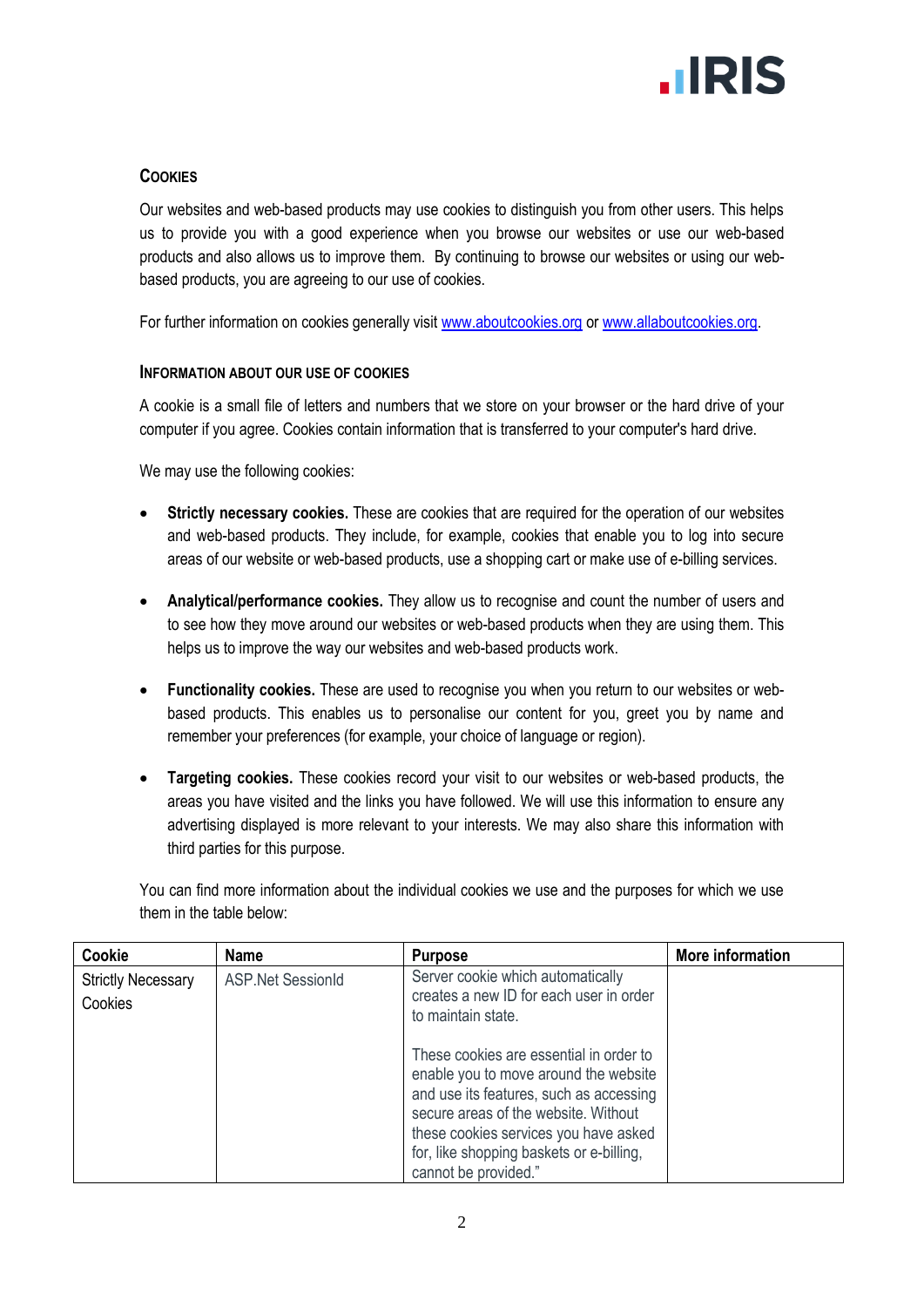

| Performance                 | _utma, __utmb, __utmc, | Standard analytics cookie (tracks                                                                                                                                                                                                                                                                                                                                                                                                                                                                                                                                                                                                                                                                                                                           | Used by Google      |
|-----------------------------|------------------------|-------------------------------------------------------------------------------------------------------------------------------------------------------------------------------------------------------------------------------------------------------------------------------------------------------------------------------------------------------------------------------------------------------------------------------------------------------------------------------------------------------------------------------------------------------------------------------------------------------------------------------------------------------------------------------------------------------------------------------------------------------------|---------------------|
| Cookies                     | _utmz, __utmv          | unique/returning visits + ecommerce)                                                                                                                                                                                                                                                                                                                                                                                                                                                                                                                                                                                                                                                                                                                        | Analytics           |
|                             |                        | These cookies collect information about<br>how visitors use a website, for instance<br>which pages visitors go to most often,<br>and if they get error messages from<br>web pages. These cookies don't collect<br>information that identifies a visitor. All<br>information these cookies collect is<br>aggregated and therefore anonymous.<br>It is only used to improve how a<br>website works.                                                                                                                                                                                                                                                                                                                                                           |                     |
| <b>Functionality Cookie</b> | cookiepref             | Stores whether the cookie alert bar has                                                                                                                                                                                                                                                                                                                                                                                                                                                                                                                                                                                                                                                                                                                     |                     |
|                             |                        | been dismissed                                                                                                                                                                                                                                                                                                                                                                                                                                                                                                                                                                                                                                                                                                                                              |                     |
|                             |                        | These cookies allow the website to<br>remember choices you make (such as<br>your user name, language or the region<br>you are in) and provide enhanced,<br>more personal features. For instance, a<br>website may be able to provide you<br>with local weather reports or traffic<br>news by storing in a cookie the region<br>in which you are currently located.<br>These cookies can also be used to<br>remember changes you have made to<br>text size, fonts and other parts of web<br>pages that you can customise, to<br>provide services you have asked for<br>such as watching a video or<br>commenting on a blog. The information<br>these cookies collect may be<br>anonymised and they cannot track your<br>browsing activity on other websites. |                     |
| Targeting or                | uit, uid, uvc, psc     | These cookies are used to deliver                                                                                                                                                                                                                                                                                                                                                                                                                                                                                                                                                                                                                                                                                                                           | Social book marking |
| <b>Advertising Cookies</b>  |                        | adverts more relevant to you and your<br>interests, they are also used to limit the<br>number of times you see an<br>advertisement as well as help measure<br>the effectiveness of the advertising<br>campaign. They are usually placed by<br>advertising networks with the website<br>operator's permission. They remember<br>that you have visited a website and this<br>information is shared with other<br>organisations such as advertisers.<br>Quite often targeting or advertising<br>cookies will be linked to site<br>functionality provided by the other                                                                                                                                                                                          | cookie              |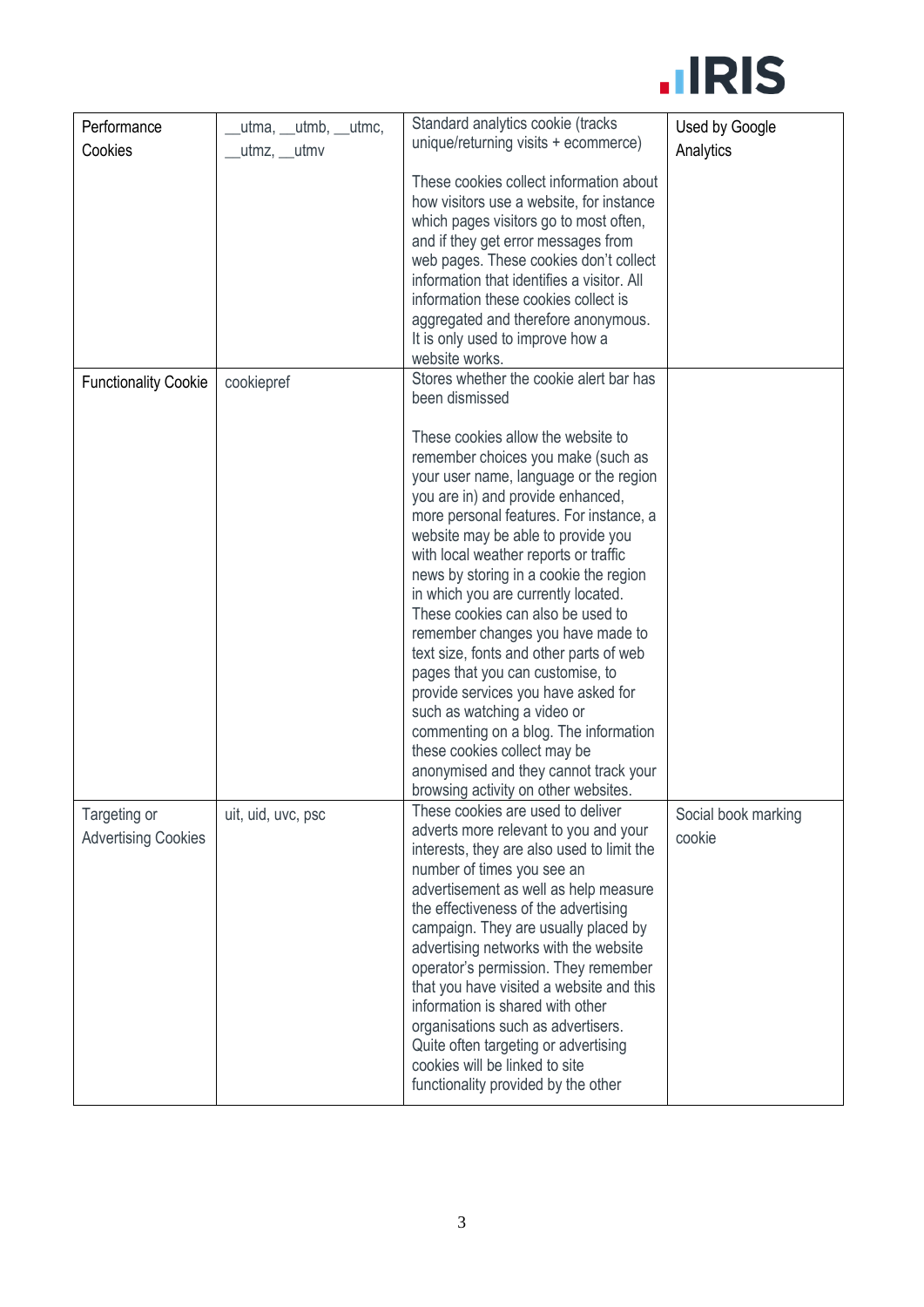

| pid | organisation. | Twitter cookie to tell<br>Twitter that the tweet       |
|-----|---------------|--------------------------------------------------------|
|     |               | button exists on the site<br>and other various Twitter |
|     |               | preferences.                                           |
|     |               |                                                        |
|     |               |                                                        |
|     |               |                                                        |
|     |               |                                                        |

Please note that third parties (including, for example, advertising networks and providers of external services like web traffic analysis services) may also use cookies, over which we have no control. These cookies are likely to be analytical/performance cookies or targeting cookies.

You block cookies by activating the setting on your browser that allows you to refuse the setting of all or some cookies. However, if you use your browser settings to block all cookies (including essential cookies) you may not be able to access all or parts of our websites or web-based products.

#### **USES MADE OF THE INFORMATION**

We use information held about you in the following ways:

- **Information you give to us.** We will use this information:
	- to carry out our obligations arising from your use of our websites or products including any contracts entered into between you and us and to provide you with the information and products that you request from us;
	- to provide you with information similar to that you have browsed and information relating to any products we offer that are similar to those that you have already enquired about or purchased or used before;
	- to provide you, or permit selected third parties to provide you, with information, goods or services we feel may interest you. You will only be contacted by electronic means (e-mail, fax or SMS), with new and updated information that is relevant to our websites or products, and goods and services similar to those which were the subject of a previous sale or the negotiations of a sale to you. Where we permit selected third parties to use your data, we (or they) will contact you by electronic means only if you have consented to this. If you do not want us to use your data in this way, or to pass your details on to third parties for marketing purposes, please tick the relevant box situated on the form on which we collect your data or contact us at [privacy@iris.co.uk.](mailto:privacy@iris.co.uk)
	- to promote the aims, purpose, and quality of our websites and products in the interests of our users;
	- to contact you for market research purposes;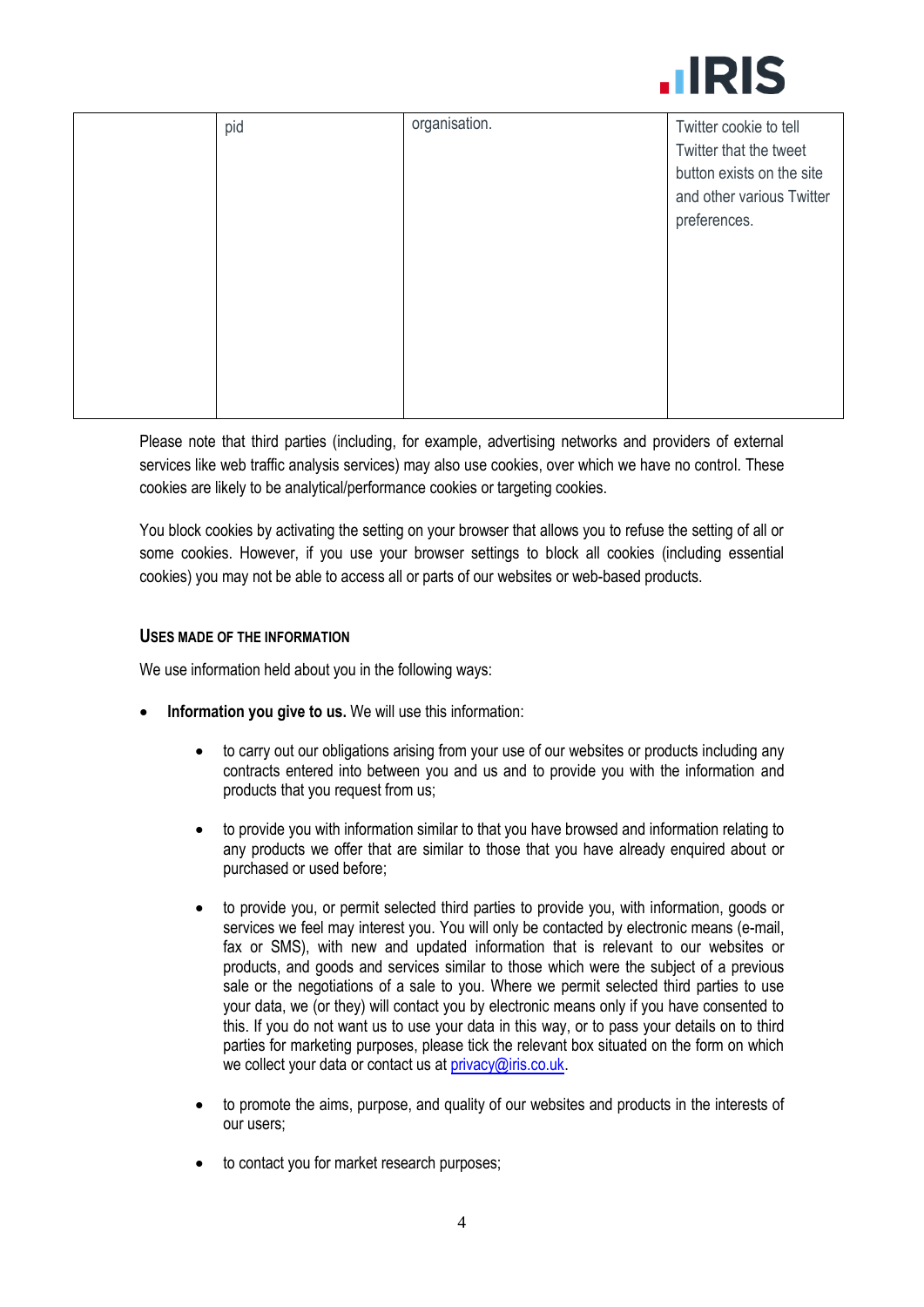

- to notify you about changes to our websites or products;
- to ensure that our websites and products are presented in the most effective manner for you and for your computer.
- **Information we collect about you.** We will use this information:
	- to carry out our obligations arising from any contracts entered into between you and us and to provide you with the information or products that you request from us;
	- to administer our websites and products and for internal operations, including troubleshooting, data analysis, testing, research, statistical and survey purposes;
	- to improve our websites and products for your use;
	- to allow you to participate in interactive features of our websites or products, when you choose to do so;
	- as part of our efforts to keep our websites and products safe and secure;
	- to measure or understand the effectiveness of advertising we serve to you and others, and to deliver relevant advertising to you;
	- to make suggestions and recommendations to you and other users of our websites or products about goods or services that may interest you or them.
- **Information we receive from other sources.** We may combine this information with information you give to us and information we collect about you. We may use this information and the combined information for the purposes set out above (depending on the types of information we receive).

Please keep in mind that if you disclose personally identifiable information through public message boards or other interactive features on any of our websites or web-based products, such information may be collected and used by third parties.

IRIS does not provide ongoing monitoring of any such message boards or other interactive features, however, we reserve the right to remove any content that we regard in our sole discretion to be inappropriate.

#### **DISCLOSURE OF YOUR INFORMATION**

We may share your personal information within our group, which means our ultimate holding company Perennial Newco Limited and its subsidiaries, as defined in section 1159 of the UK Companies Act 2006.

We may share your information with selected third parties including:

 Business partners, suppliers, sub-contractors and other third parties for the supply of information to you, or the performance of our obligations to you or any contract we enter into with you.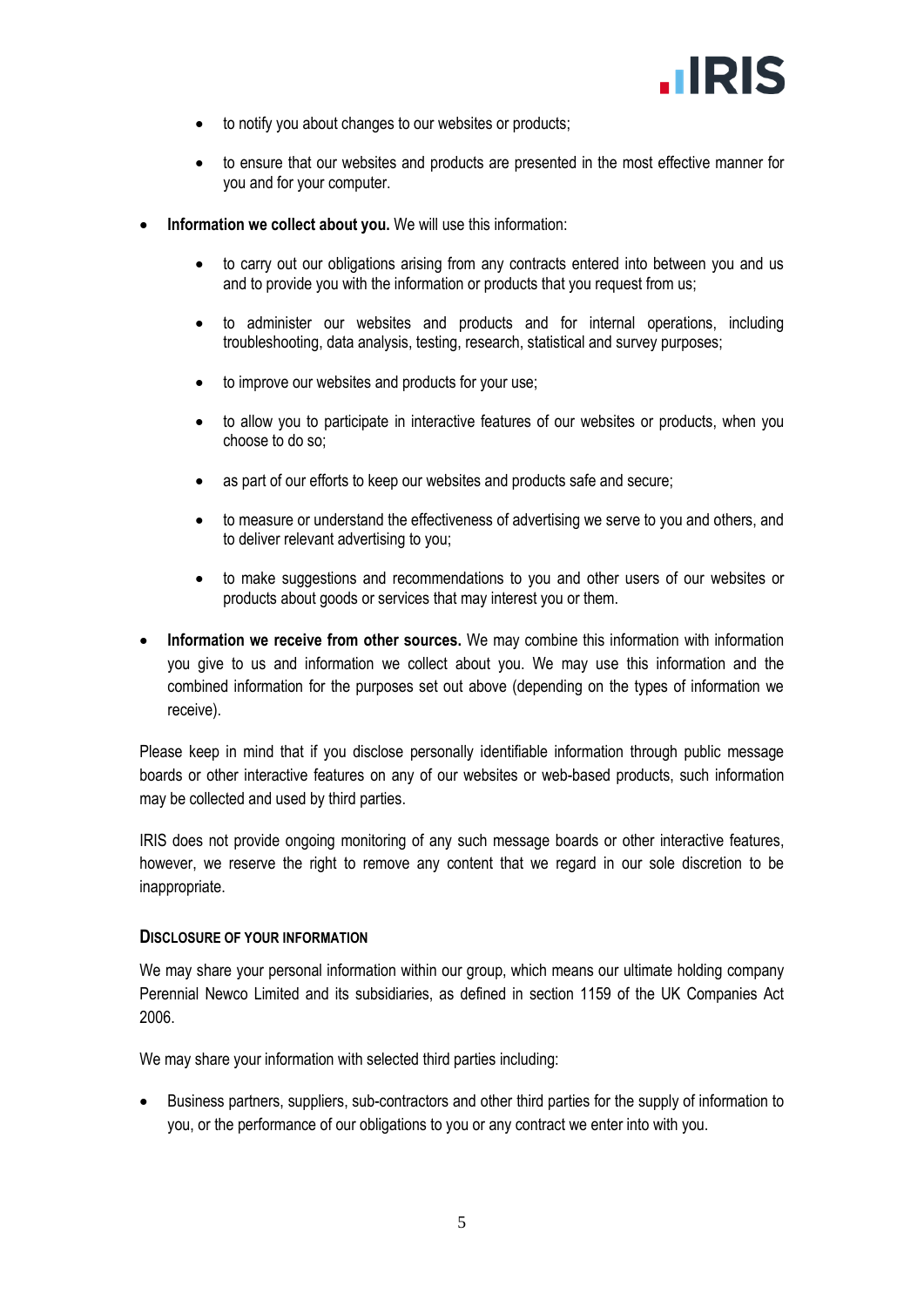- Advertisers and advertising networks that require the data to select and serve relevant adverts to you and others.
- Analytics and search engine providers that assist us in the improvement and optimisation of our websites and products.
- Credit reference agencies for the purpose of assessing your credit score where this is a condition of us entering into a contract with you.

We may disclose your personal information to third parties:

- In the event that we sell or buy any business or assets, in which case we may disclose your personal data to the prospective seller or buyer of such business or assets and personal data held by IRIS about its users may be one of the transferred assets.
- If we are under a duty to disclose or share your personal data in order to comply with any legal obligation, or in order to enforce or apply any terms and conditions governing the relationship we have with our customers; or to protect the rights, property, or safety of IRIS, our users, or others. This includes exchanging information with other companies and organisations for the purposes of fraud protection and credit risk reduction.

#### **WHERE WE STORE YOUR PERSONAL DATA**

The data that we collect from you may be transferred to, and stored at, a destination outside the European Economic Area ("EEA"). It may also be processed by staff operating outside the EEA who work for one of our suppliers. Such staff may be engaged in, among other things, processing data from your use of our websites or products, the processing of your payment details and the provision of support services. Rest assured that we will always ensure any transfer is subject to appropriate security measures to safeguard your personal data.

If you have been provided with an identification code, password and other information which enables you to access certain parts of our websites or certain products, you are responsible for keeping your identification code, password and such information confidential. You are asked not share your identification code, password or such information with anyone.

Unfortunately, the transmission of information via the internet is not completely secure. Although we will do our best to protect your personal data, we cannot guarantee the security of your data where it is transmitted via the internet; any transmission is at your own risk. Once we have received your information, we will use strict procedures and security features to try to prevent unauthorised access to it.

#### **YOUR RIGHTS**

You have the right to ask us not to process your personal data for marketing purposes. We will usually inform you (before collecting your data) if we intend to use your data for such purposes or if we intend to disclose your information to any third party for such purposes. You can exercise your right to prevent such processing by checking certain boxes on the forms we use to collect your data. You can also exercise the right at any time by contacting us at  $\frac{\text{privacy}}{\text{Q}$  iris.co.uk.